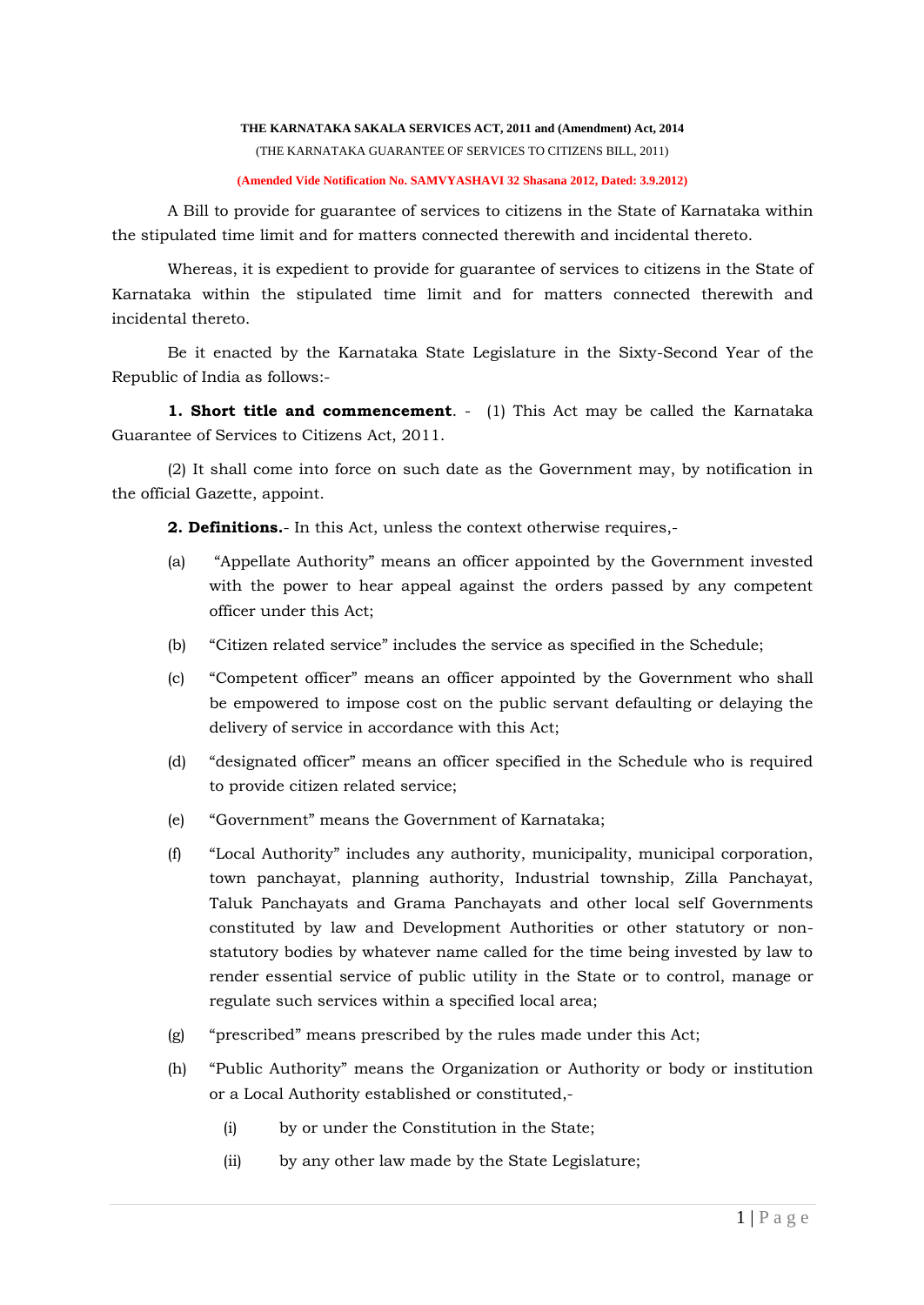- (iii) by notification issued or order made by the Government and includes,-
	- (1) body owned, controlled or substantially financed; or
	- (2) non-Governmental organization substantially financed;

directly or indirectly by the Government.

- (i) "Public servant" means a person substantively appointed to any service or post of the public authority;
- (j) "Right to service" means right to obtain the citizen related services within the stipulated time specified in the Schedule;
- (k) "Schedule" means Schedule appended to this Act;
- (l) "stipulated time" means the maximum time to provide the service by the designated officer or to decide the appeal by the competent officer or Appellate Authority as specified in the Schedule.

**3. Right to obtain service within stipulated time limit.-** (1) Every citizen shall have right to obtain citizen related services in the State in accordance with this Act within the stipulated time specified in the Schedule.

(2) Every designated officer and his subordinate public servant of the Public Authority shall provide the citizen related services specified in the Schedule to the citizens eligible to obtain the service, within the stipulated time and also display the same on the notice board of their offices.

**4. Notification of services, designated officers, competent officers, appellate authority and stipulated time limits.-** The Government shall within a period of three months from the date of commencement of this Act, by notification, amend the Schedule to add new services, designated officers of every public authority or Local Authority under each Secretariat Department, competent officer and appellate authority along with stipulated time limits within which the services are rendered under this Act and may by like notification amend or vary the entries in the Schedule.

**5. Providing services within the stipulated time.**- (1) The stipulated time shall start from the date when required application for scheduled service is submitted to the designated officer or to a person subordinate to him authorized to receive the application in such manner as may be prescribed. Such application shall be duly acknowledged.

(2) The designated officer on receipt of an application under sub-section (1) shall within the stipulated time either directly provide the service or through an officer duly authorized by him or reject the application and in case of rejection of application, shall record the reasons in writing and intimate to the applicant, the information about the period of making appeal against the decision and all the details of the competent officer to whom the first appeal lies.

**6. Monitoring the status of the application.-** (1) Every citizen having applied for any citizen related services shall be provided an application number by the concerned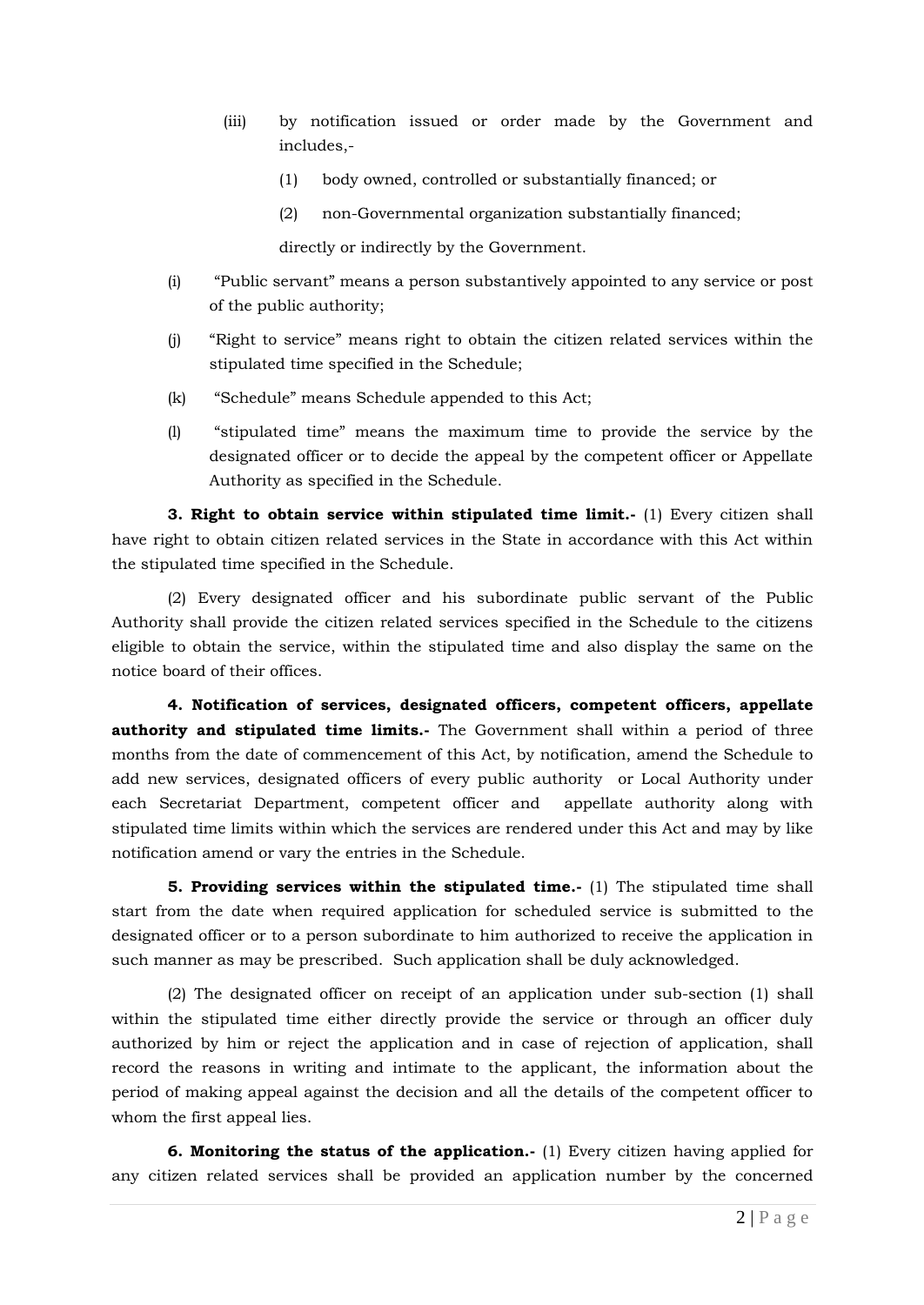Public Authority, or local Authority, as the case may be, and shall be entitled to obtain and monitor status of his application online in accordance with such procedure as may be prescribed.

(2) Every public authority or local Authority, as the case may be, shall maintain status of all applications governing citizen related services online and shall be duty bound to update the status of the same as per the procedure as prescribed by rules in this regard.

**7. E-governance of services through mutual understanding.-** The Government shall endeavor and encourage all the public Authorities, departments and local Authorities to enter by mutual understanding to deliver their respective citizen related services in a stipulated time or period as part of e-governance.

**8. Payment of compensatory cost to the citizen.**- Citizen having applied for such services shall be entitled to seek compensatory cost in accordance with the provisions of this Act and rules made thereunder, in case of delay or default in the delivery of such services beyond the stipulated time.

**9. Liability to pay compensatory cost.-** Every designated officer or his subordinate public servant who fails to deliver the citizen related services to a citizen within the stipulated time shall be liable to pay compensatory cost at the rate of twenty rupees per day for the period of delay subject to maximum of five hundred rupees per application, in aggregate, if there is no ban or restriction from the Government to provide the same.

**10. Appointment of competent officer.-** (1) The Government shall appoint by notification an officer not below the rank of Group B/C \* Officer of the Government or its equivalent rank, in case of other public authority to act as Competent officer to impose cost against designated officer or his subordinate public servant defaulting or delaying the delivery of services in accordance with this Act.

(2) Every public authority shall for the purpose of payment of cost, confer on the competent officer, the power of drawing and disbursing officer in accordance with the law, procedure and rules applicable.

(3) On such demand of compensatory cost by the citizen at the time of delivery of citizen related services, it shall be the duty of the competent officer to pay such cost to the citizen against acknowledgement and receipt in such manner as may be prescribed.

**11. Procedure governing fixing of liability.-** (1) Within a period of fifteen days of the payment of compensatory cost, the competent officer after conducting preliminary enquiry, shall issue a notice against the public servant found responsible for the delay in delivery of such citizen related services in such manner as may be prescribed, calling upon him as to why the compensatory cost paid to the citizen may not be recovered from him.

(2) The public servant against whom such notice is issued may represent within a period of seven days from the date of receipt of such notice. In case no such representation is received, by the competent officer, within the prescribed period or explanation received, if any, is not found satisfactory, the competent officer shall be entitled to issue debit note directing such defaulting public servant either deposit the cost as stipulated in the debit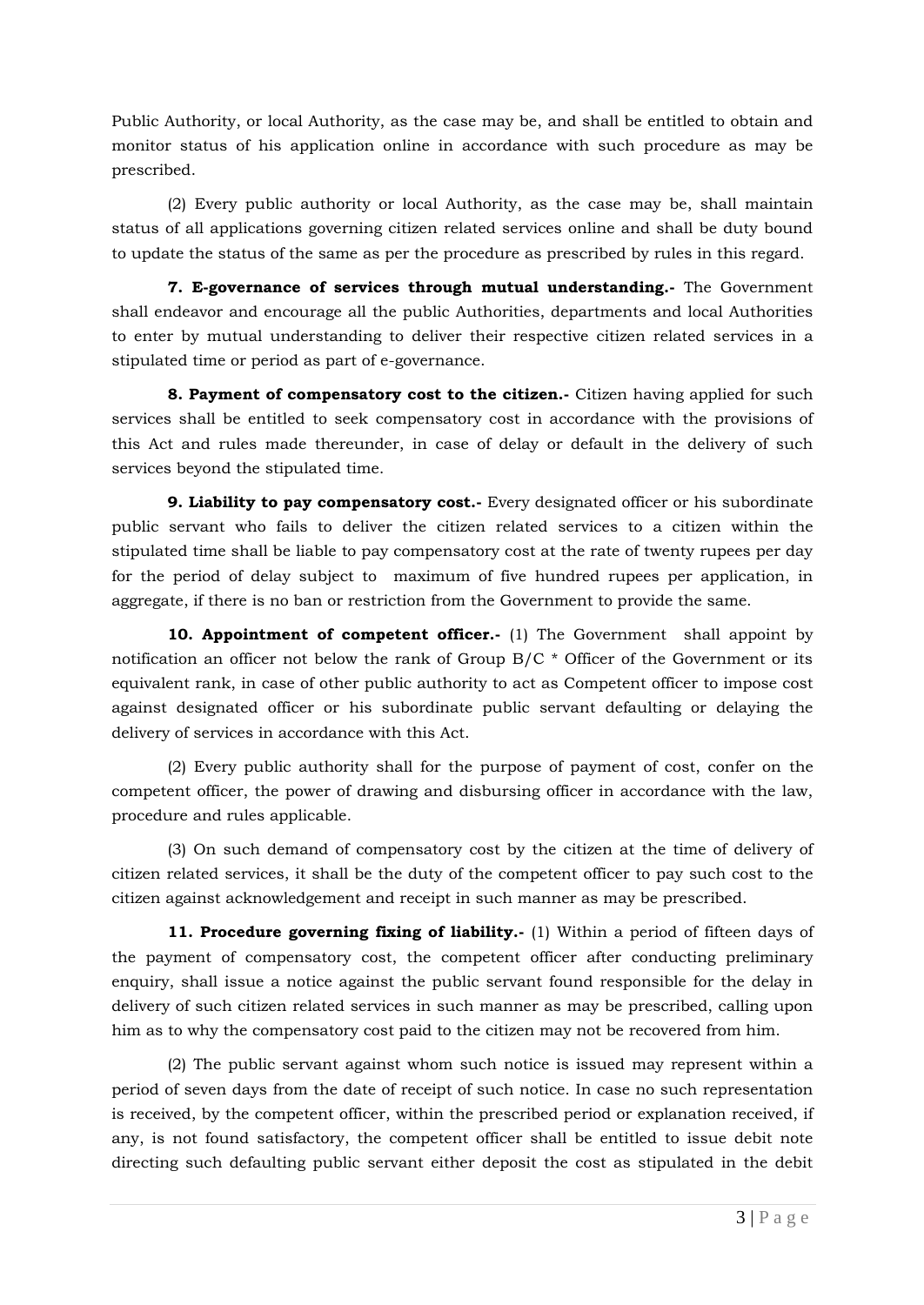note or directing the Accounts officer concerned to debit the salary of such public servant for the amount as specified in the debit note:

Provided that if the competent officer finds reasonable and justified grounds in favour of public servant and come to the conclusion that the delay in delivery of services to the citizen was not attributable to him, but was attributable to some other public servant, it shall be lawful for the competent officer to withdraw the notice against him and issue fresh show cause notice to such other public servant as found responsible for the delay and shall follow the procedure mutatis mutandies as stipulated in this sub-section and sub-section (1) of this section.

(3) While fixing the liability under this Act, the competent officer shall follow the principles of natural justice before passing the order in that respect.

**12. Right of appeal by the public servant.**- (1) Any public servant aggrieved by the order passed by the competent officer in accordance with sections 10 and 11 shall be entitled to file an appeal to the appellate authority against such order within a period not exceeding thirty days of the receipt of the impugned order. The order of the appellate authority shall be final and binding.

(2) For the purpose of this Act, the Government shall appoint an officer to be the appellate authority to hear and decide appeals against the order passed by the competent officer. The appellate authority shall be an officer not below the rank of the Deputy Secretary to Government or its equivalent rank.

**13. Appeal by the aggrieved citizen.-** (1) Any person, whose application is rejected under sub-section (2) of section 5 or who is not provided the service within the stipulated time, may file an appeal to the competent officer within thirty days from the date of rejection of application or the expiry of the stipulated time limit:

Provided that the competent officer may admit the appeal even after the expiry of the period of thirty days if he is satisfied that the appellant was prevented by sufficient cause from filing the appeal in time.

(2) The competent officer may order to the designated officer to provide the service within the specified period or may reject the appeal or may impose compensatory cost according to the provisions of section 9.

(3) An appeal against decision of competent officer shall lie to the appellate authority within sixty days from the date on which the decision was made:

Provided that the appellate authority may admit the appeal even after the expiry of the period of sixty days if he is satisfied that the appellant was prevented by sufficient cause from filing the appeal in time.

(4) The appellate authority may order to the designated officer to provide the service within such period as he may specify or he may reject the appeal.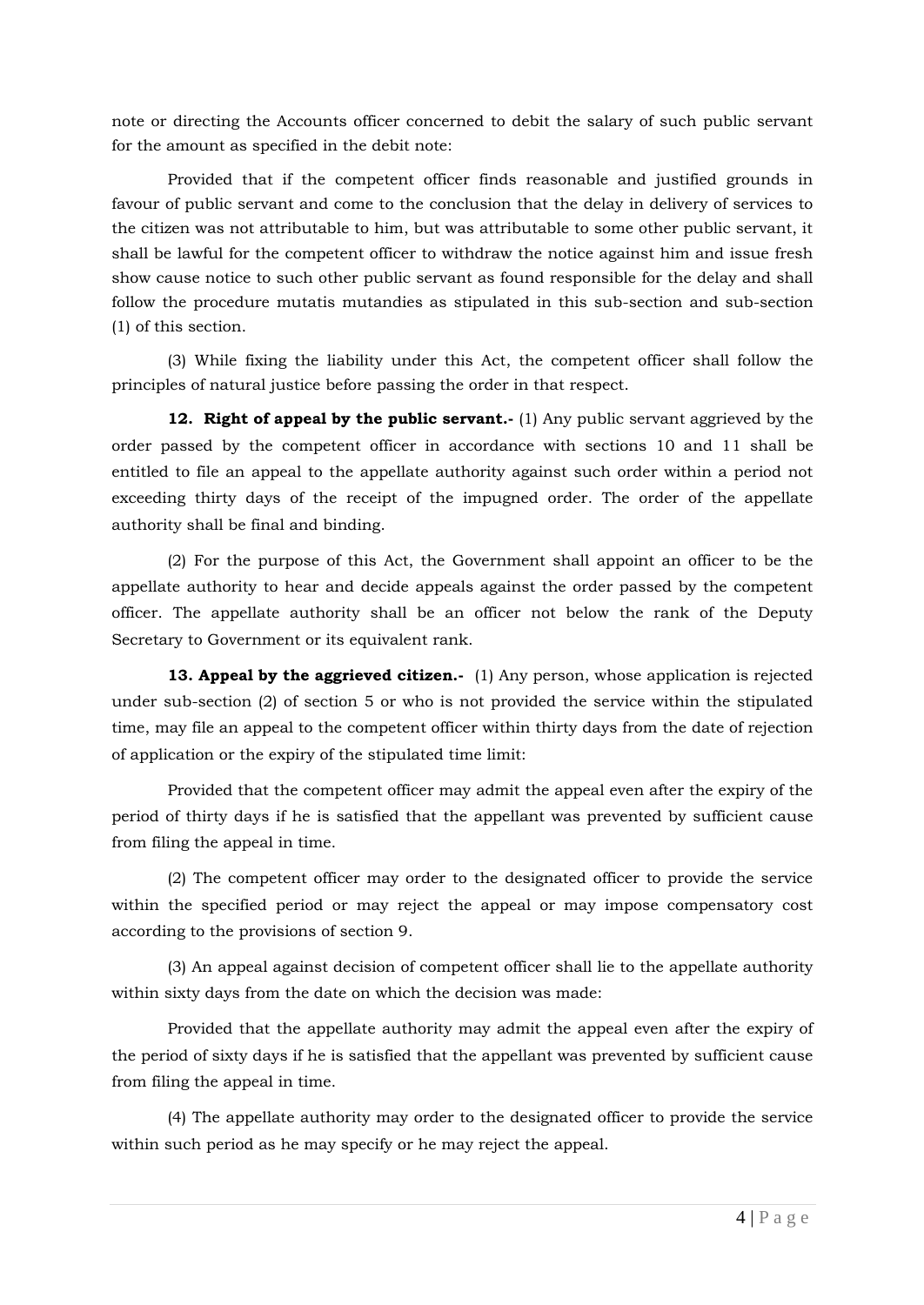(5) If the designated officer does not comply with sub-section (1) of section 5, then the applicant aggrieved from such non- compliance may submit an application directly to the competent officer. This application shall be disposed of in the manner as if it is the first appeal.

(6) If the designated officer does not comply the order of providing the service under sub-section (2) of this section, then the applicant aggrieved from such non-compliance may submit an application directly to the appellate authority. This application shall be disposed of in the manner of appeal.

(7) The competent officer and the appellate authority shall while deciding an appeal under this section, have the same powers as are vested in civil court while trying a suit under the Code of Civil Procedure, 1908 (Central Act 5 of 1908) in respect of the following matters, namely:-

- (a) requiring the production and inspection of documents;
- (b) issuing summons for hearing to the designated officer and appellant; and
- (c) any other matter which may be prescribed.

**14. Developing culture to deliver services within fixed period.-** (1) The defaults on the part of designated officer in the time bound delivery of citizen related services as defined in this Act shall not be counted towards misconduct as the purpose and object is to sensitize the public servant towards the citizen and to enhance and imbibe a culture to deliver time bound services to the citizens.

(2) In case of any designated officer who is a habitual and willful defaulter, without any reasonable cause and persistently failed to receive an application or has failed to provide service within the stipulated time or intentionally denied the request for the service or delayed inordinately, the head of the Public Authority concerned shall be competent to take appropriate disciplinary action after recording a finding to this effect but not before giving a show cause notice and opportunity of hearing to the defaulting officer.

(3) To encourage and enhance the efficiency of the designated officer, a letter of appreciation for not a single default reported may be issued and entered in his Annual Performance Report by the head of the Public Authority.

**15. Deemed service condition.-** The provisions of this Act shall be deemed to be part of service conditions of the designated officer including such officer of all Public Authorities.

**16. Supplement.-** The provisions of this Act shall be supplemented to the disciplinary and financial rules and such other service rules and regulations as applicable to the employees of the Government or local Authority or public authority concerned, as the case may be, and not in derogation to such service rules and regulations governing the service condition and conduct of the government employees or the employees of the other public authority concerned.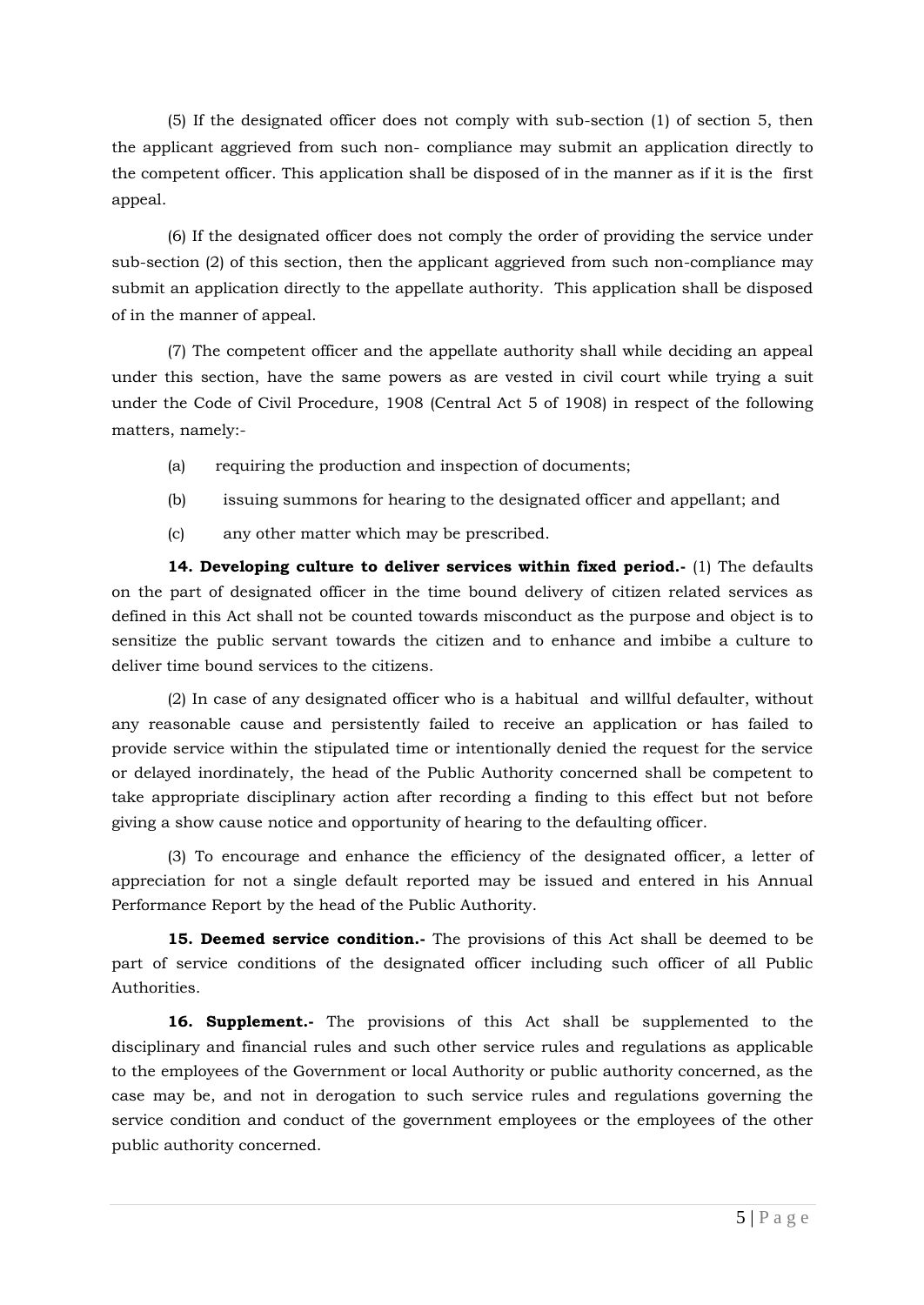**17. Protection of action taken in good faith.-** No suit, prosecution or other legal proceeding shall lie against any person for anything which is in good faith done or intended to be done under this Act or any rule made thereunder.

**18. Bar of jurisdiction.**- No Civil court shall have jurisdiction in respect of any matter which the competent officer or appellate authority is empowered by or under this Act to determine.

**19. Power to make rules.-** (1) The Government may, after previous publication, by notification, in the official Gazette, make rules to carry out the purposes of this Act.

(2) Every rule made or notification issued under this Act, shall be laid as soon as may be after it is made before each House of the State Legislature, while it is in session for a total period of thirty days, which may be comprised in one session or in two or more successive sessions, and if before the expiry of the session in which it is so laid or the session immediately following both Houses agree in making any modification, in the rule or notification or decide that any rule or notification should not be made, the rule or notification shall thereafter have effect only in such modified form or be of no effect, as the case may be, so, however, that any such modification or annulment shall be without prejudice to the validity of anything previously done under that rule or notification.

**20. Power to remove difficulties.-** If any difficulty arises, in giving effect to the provisions of this Act, the Government may by order, not inconsistent with the provisions of this Act, remove the difficulty:

Provided that no such order shall be made after the expiry of a period of two years from the commencement of this Act.

\*\*\*\*\*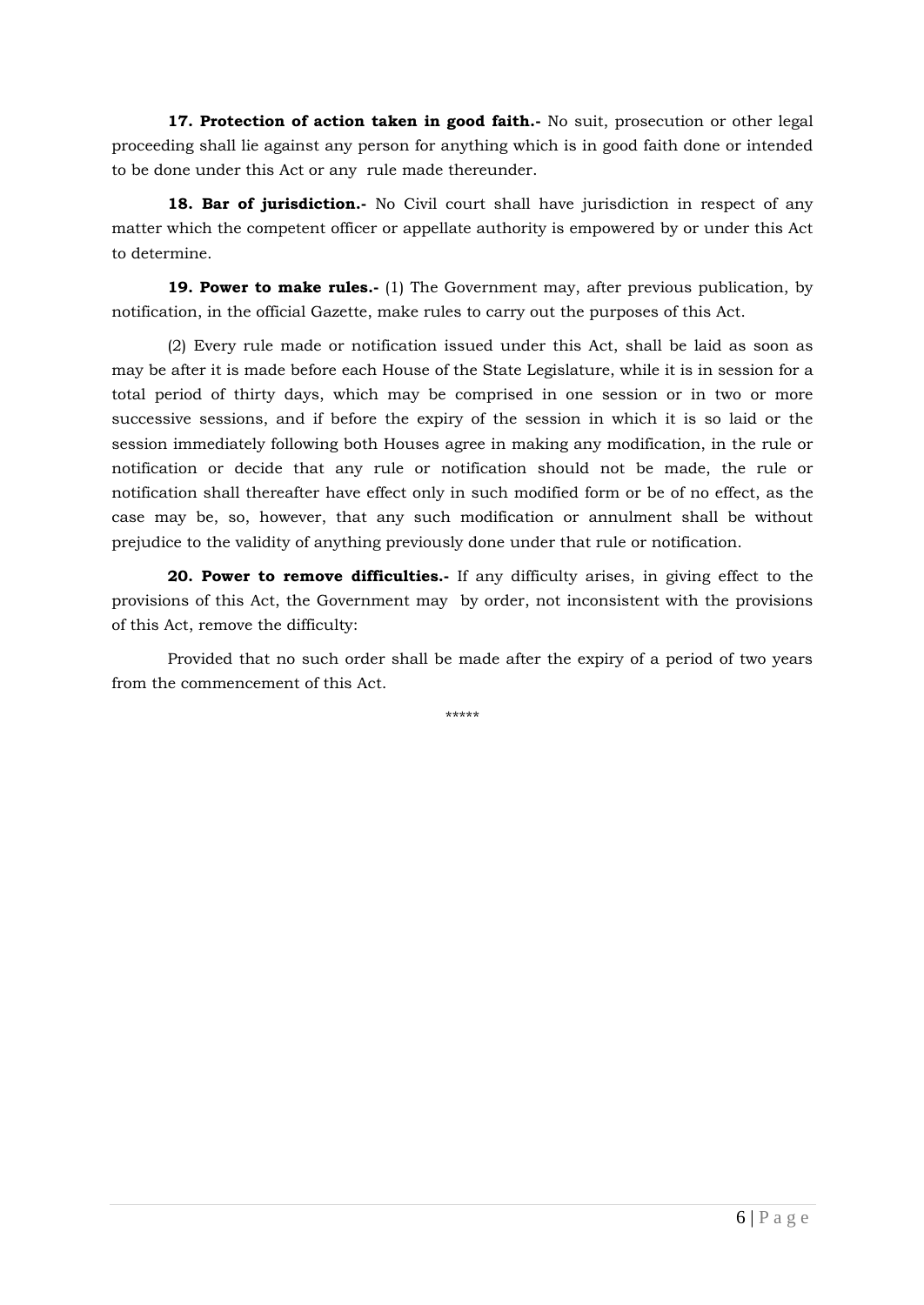# "**KARNATAKA SAKALA SERVICES (AMENDMENT) ACT, 2014" (NO. SAMVYASHAE 09 SHASANA 2014, Bangalore, dated: 19.11.2014.)**

Ordered that the translation of ಕರ್ನಾಟಕ ಸಕಾಲ ಸೇವೆಗಳ (ತಿದ್ದುಪಡಿ) ಅಧಿನಿಯಮ, 2014 (2014ರ ಕರ್ನಾಟಕ ಅಧಿನಿಯಮ ಸಂಖ್ಯೆ:31) in the English language, be published as authorized by the Governor of Karnataka under clause (3) of Article of 348 of the Constitution of India in the Karnataka Gazette for general information.

The following translation of ಕರ್ನಾಟಕ ಸಕಾಲ ಸೇವೆಗಳ (ತಿದ್ದುಪಡಿ) ಅಧಿನಿಯಮ, 2014 (2014ರ ಕರ್ನಾಟಕ eඛ්බයා , තන්ද:31) in the English language is published in the official Gazette under the authority of the Governor of Karnataka under clause (3) of the Article 348 of the Constitution of India.

### **KARNATAKA ACT NO: 31 OF 2014**

(First Published in the Karnataka Gazette Extra- Ordinary on the sixth day of September, 2014)

## **THE KARNATAK SAKALA SERVICES (AMENDMENT) ACT, 2014**

(Received the assent of the Governor on the second day of September, 2014)

An Act further to amend the Karnataka Sakala Services Act, 2011.

Whereas, it is expedient to amend the Karnataka Sakala Services Act, 2011 (Karnataka Act 1 of 2012) for the purposes hereinafter appearing.

Be it enacted by the Karnataka State Legislature in the sixty fifth year of the Republic of India as follows: -

**1. Short title and commencement**: (1) This Act may be called the Karnataka Sakala Services (Amendment) Act, 2014.

(2) It shall come in to force at once.

**2. Substitution of section 7:** - In the Karnataka Sakala Services Act, 2011 (Karnataka Act 1 of 2012) (herein after referred to as principal Act), for section 7 the following shall be substituted, namely: -

**"7. E-governance of services**: - As a part of E-governance, the Government shall endeavor and encourage the public Authorities, to deliver their citizen related services electronically or through post in a phased manner and in such other manner as may be prescribed subject to payment of such fees as may be prescribed."

**3. Substitution of section 9**: - For section 9 of the principal Act, the following shall be substituted, namely: -

**"9. Liability to pay compensatory cost** :- Every Appellate Authority or Competent Officer or designated officer or his subordinate public servant who fails to deliver or dispose